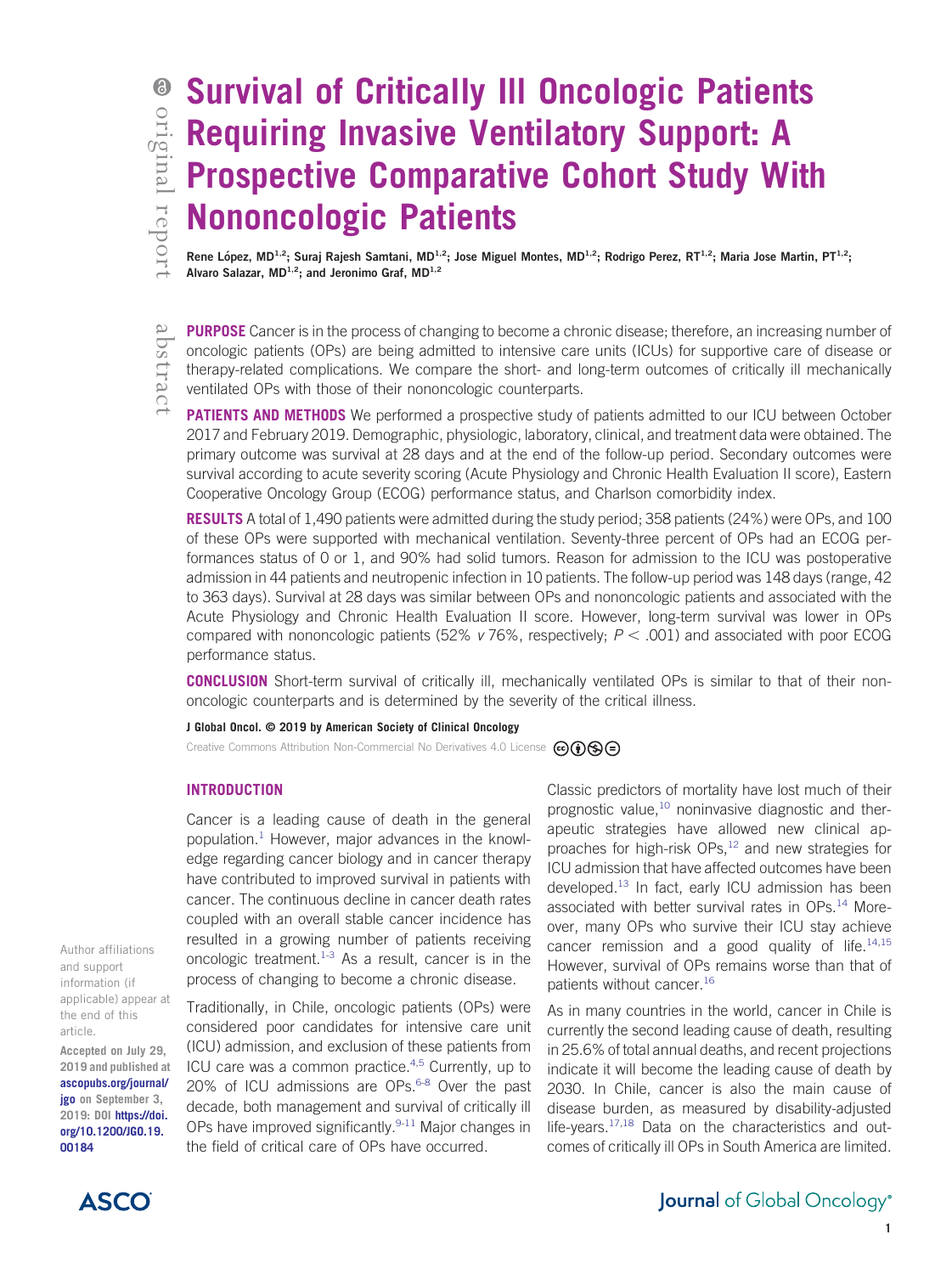# CONTEXT

## Key Objective

Do oncologic patients (OPs) admitted to intensive care unit (ICU) and supported with mechanical ventilation have lower survival compared with their nononcologic counterparts?

## Knowledge Generated

In 1999, the Society of Critical Care Medicine guidelines recognized OPs as poor candidates for ICU admission. Since that time, both critical support and oncologic therapies have improved. Currently, data suggest improved outcomes in OPs admitted to the ICU. We found no difference in short- and long-term survival between OPs and nononcologic patients when severity of disease and comorbidities are considered. Poor performance status remains an important variable to consider for ICU admission.

## Relevance

OPs who do not have a poor performance status should be considered for full ICU support.

Such data would help to inform decisions about ICU admission in the context of limited ICU bed availability.

The purpose of this study was to compare overall short- and long-term survival between oncologic and nononcologic critically ill patients requiring invasive ventilator support. In addition, the role of acute severity scoring and performance status as prognostic factors in this population was addressed.

## PATIENTS AND METHODS

This was an observational analytic study of a prospective single-center cohort. Our institution is a private academic center with a 60-bed critical care department consisting of 12 ICU beds with invasive mechanical ventilation (IMV) availability and 48 intermediate care unit beds with noninvasive ventilatory support capability.

Our ICU has intensivist coverage 24 hours a day, 7 days a week. Multidisciplinary rounds are performed each morning and include an oncologist (when cancer has been diagnosed), clinical pharmacologist, physiotherapist, nutritionist, speech therapist, and occupational therapist. The nurse-to-patient ratio for IMV patients is 1:2, whereas the intensivist-to-patient ratio for these patients is 1:6. The local ethical board approved this study, and informed consent was provided by patients' relatives.

## **Patients**

All patients consecutively admitted to the ICU between October 2017 and February 2019 were considered for this study. However, certain inclusion criteria were defined, which were as follows: age older than 18 years, need for IMV, and approved informed consent. For patients who were admitted more than once to the ICU during the study, only the first admission was considered. Patients were categorized as OPs and nononcologic patients. OPs included those with either solid or hematologic neoplasms. Patients were required to have histologically confirmed cancer. In addition, in OPs, baseline Eastern Cooperative Oncology Group (ECOG) performance status was assessed

at hospital admission (performance status range, 0 to 4), and admission criteria were recorded (see next section).

## ICU Admission Criteria in OPs

The ICU admission decision for any patient was made by two or more intensivists. For each OP, the ICU plan was as follows.<sup>13</sup> Patients who were candidates for receiving active cancer treatment with a reasonable chance of disease control were admitted to the full code plan; for this plan, unlimited interventions were considered, such as for other critical care patients without an oncologic diagnosis. Patients who had an intermediate prognosis who did not meet criteria for full code or palliative or end-of-life care were admitted to the ICU trial plan, which involved a limited time of advanced intervention that include periodic reassessment according to the patient's failure of systems.

## Data Collection

Demographic, physiologic, and laboratory data; major reasons for ICU admission; and clinical and treatment data were extracted prospectively in a database that was updated daily. For each patient, the date of death was obtained from the national death registry database until March 2019.

The data were obtained and recorded by a research-trained therapist independent of the attending team (R.P.). The care providers were blinded to this prospective record.

## **Outcomes**

The primary outcome of this study was survival at 28 days and at the end of the follow-up period. Secondary outcomes were survival according to ECOG performance status, ICU admission criteria, length of IMV, and ICU length of stay (ICU-LOS). Survival analyses adjusted by significant covariables were also performed.

## Statistical Analysis

The characteristics of this cohort are provided as means with standard deviations (SDs) for continuous variables and as percentages with numbers of patients for dichotomous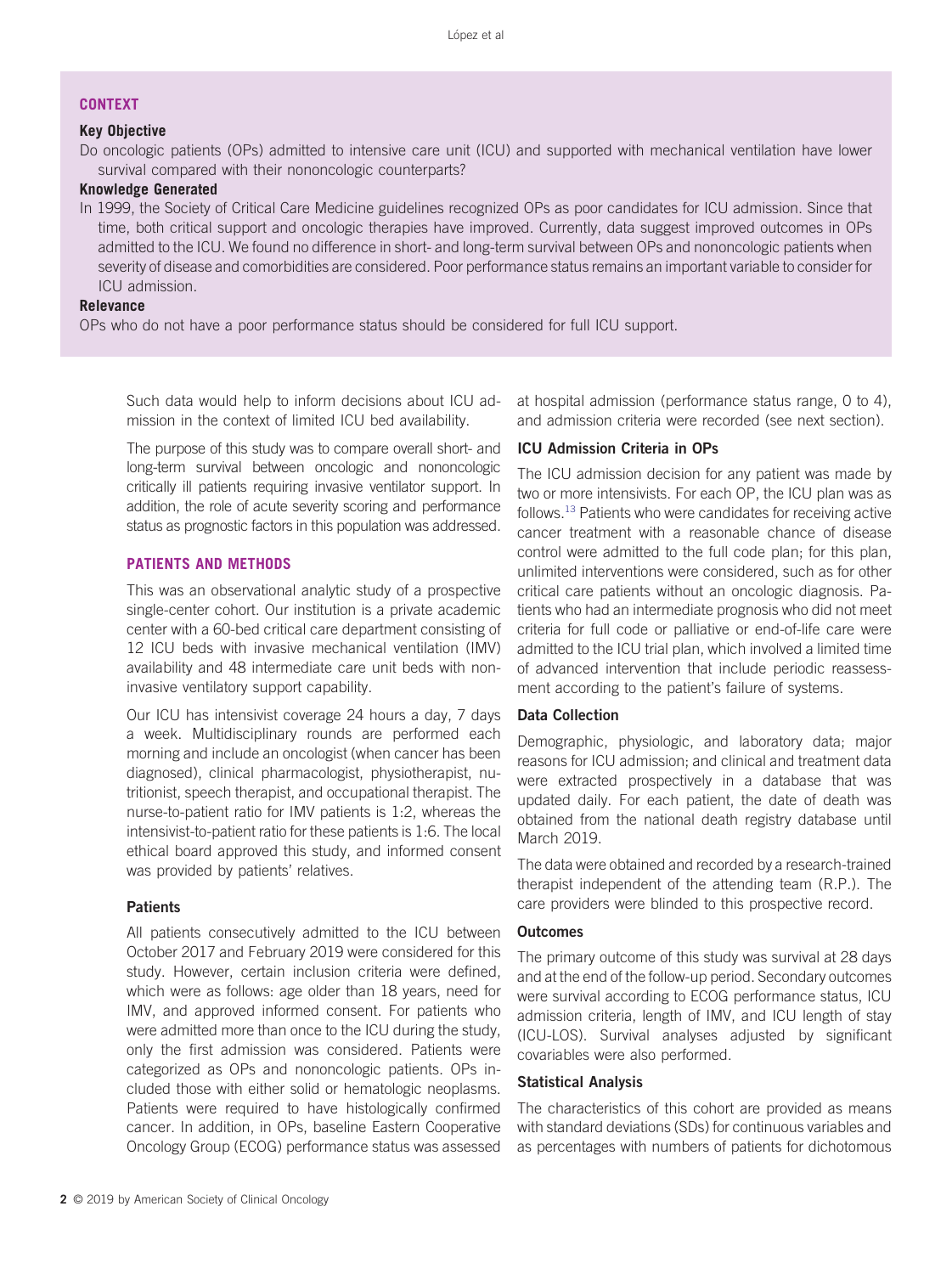variables. We used the  $t$  test for quantitative variables and the  $\chi^2$  or Fisher's exact test for qualitative variables.

Survival analysis according to oncologic or nononcologic status was performed at day 28 and at the end of the followup period. In addition, survival analyses according to ECOG performance status and ICU admission criteria categories in OPs versus nononcologic patients were performed at day 28 and at the end of the follow-up period. All survival comparisons were performed using adjusted Cox proportional hazards regression and adjusted hazard ratios (HRs) with 95% CIs. Both demographic and physiologic variables and clinical scoring were considered to adjust the survival analysis when these were associated with the probability of survival. A two-tailed  $P = .05$  was considered statistically significant. Statistical analyses were performed using SPSS software, version 20 (SPSS, Chicago, IL).

#### RESULTS

### **Patients**

All patients considered for this study were successfully enrolled. A total of 1,490 patients were admitted to the ICU between October 2017 and February 2019. A total of 358 patients (24%) had oncologic diagnosis, and 100 of these patients were supported with IMV. During the same period, 201 nononcologic patients were support with IMV.

According to ICU admission criteria, 76 OPs were admitted as full code, and 24 OPs were admitted under ICU trial criteria. Major reasons for admission to the ICU were postoperative admission in 44 patients and febrile neutropenia in 10 patients; 39 ICU admissions were categorized as other.

Baseline characteristics are listed in Table 1. Among all IMV patients, 57% were male, and the mean age was 59 years. OPs were older and presented with a higher Charlson comorbidity index (CCI) compared with nononcologic patients, whereas mean Acute Physiology and Chronic Health Evaluation II (APACHE II) score and first-day Sequential Organ Failure Assessment score were not statistically different between the groups. No statistic differences were noted in the clinical or physiologic variables between OPs and nononcologic patients. In general, the main causes of IMV were acute respiratory failure and circulatory failure, whereas 46% of patients had postsurgical organ failure.

P (oncologic v

| Characteristic                       | <b>Total</b> | <b>Oncologic Patients</b> | <b>Nononcologic Patients</b> | $P$ (oncologic $V$<br>nononcologic patients) |
|--------------------------------------|--------------|---------------------------|------------------------------|----------------------------------------------|
| No. of Patients                      | 301          | 100                       | 201                          |                                              |
| Demographic                          |              |                           |                              |                                              |
| Male, % (No.)                        | 57 (170)     | 51 (51)                   | 59 (119)                     | .110                                         |
| Mean age, years (SD)                 | 59 (19)      | 64 (15)                   | 57 (21)                      | .001                                         |
| Mean ICU acuity assessment (SD)      |              |                           |                              |                                              |
| <b>APACHE II score</b>               | 15(8)        | 15(8)                     | 16(9)                        | .419                                         |
| SOFA day 1 score                     | 7(3)         | 6(3)                      | 7(3)                         | .083                                         |
| SOFA day 3 score                     | 5(4)         | 5(4)                      | 5(4)                         | .893                                         |
| SOFA day 5 score                     | 5(4)         | 5(4)                      | 5(4)                         | .728                                         |
| P/F ratio                            | 263 (205)    | 249 (109)                 | 269 (232)                    | .525                                         |
| Lactate, mg/dL                       | 32(40)       | 29(28)                    | 33(44)                       | .481                                         |
| Comorbidities, % (No.)               |              |                           |                              |                                              |
| Arterial hypertension                | 35 (108)     | 32 (32)                   | 37(75)                       | .372                                         |
| Diabetes mellitus                    | 20 (60)      | 21(21)                    | 19 (39)                      | .760                                         |
| COPD                                 | 15(45)       | 14 (14)                   | 15(31)                       | .864                                         |
| Chronic kidney disease               | 6(18)        | 4(4)                      | 8(16)                        | .792                                         |
| Cirrhosis                            | 7(21)        | 6(6)                      | 7(15)                        | .796                                         |
| Other                                | 13 (39)      | 11(11)                    | 14 (28)                      | .586                                         |
| Mean Charlson comorbidity index (SD) | 4(3)         | 7(3)                      | 3(2)                         | < .001                                       |
| Admission syndromes, % (No.)         |              |                           |                              |                                              |
| Acute respiratory failure            | 47 (141)     | 53 (53)                   | 47 (94)                      | .533                                         |
| Circulatory shock                    | 41 (122)     | 39 (39)                   | 42 (83)                      | .400                                         |
| Surgical                             | 46 (139)     | 44 (44)                   | 47 (95)                      | .625                                         |

Abbreviations: APACHE II, Acute Physiology and Chronic Health Evaluation II; COPD, chronic obstructive pulmonary disease; ICU, intensive care unit; P/F ratio, ratio of arterial partial oxygen pressure to inspired oxygen; SD, standard deviation; SOFA, Sequential Organ Failure Assessment.

#### TABLE 1. Patient Characteristics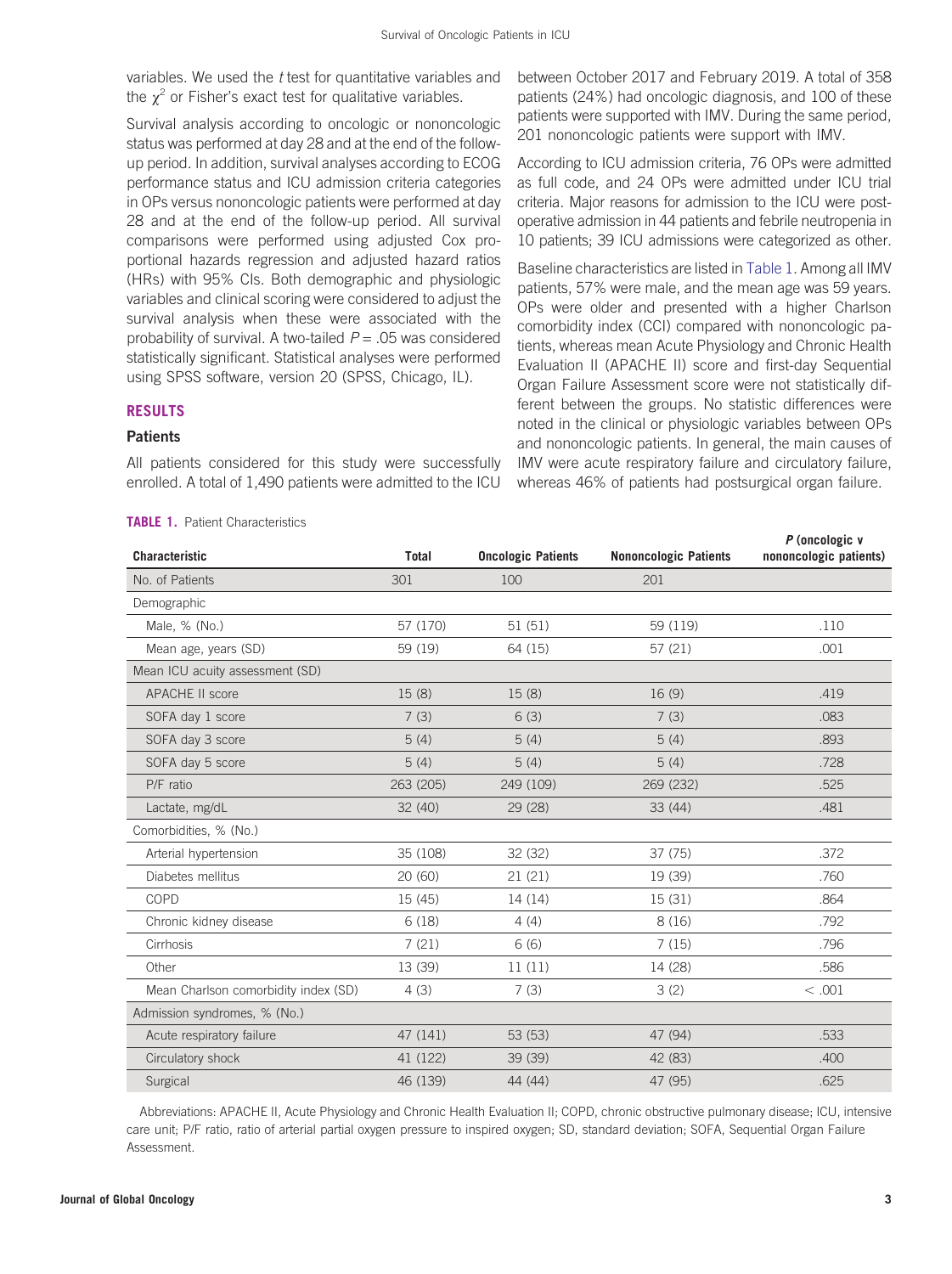Among OPs, 73% of patients had an ECOG performance status of 0 or 1, and solids tumors were more common than hematologic malignancies (90% v 10%, respectively). Lung and digestive cancers were the most frequent malignancies. Among patients with solid tumors, 4%, 31%, 14%, and 51% had stage I, II, III, and IV disease, respectively. Full code management was the most frequent strategy at ICU admission (76% v 24% with ICU trial management; Table 2).

## **Outcomes**

Considering all patients, the mean duration of IMV was 4 days (SD, 5 days), and the mean ICU-LOS was 8 days (SD, 10 days). The mean follow-up time was 200 days (SD, 174 days). The survival rates at day 28 and at the end of the study were 85% and 68%, respectively.

Observed overall survival at day 28 was similar between OPs and nononcologic patients ([Table 3\)](#page-4-0). However, when we compare OPs and nononcologic patients, observed overall survival at the end of the follow-up period was lower for OPs (52% v 76%, respectively;  $P < .001$ ). A similar length of IMV was observed in both groups, whereas a significantly shorter ICU-LOS was observed in OPs compared with nononcologic patients (mean  $\pm$  SD, 6  $\pm$  8 v  $9 \pm 11$  days, respectively;  $P = .009$ ).

## Adjusted Survival Analysis

At day 28, the APACHE II score was the only variable associated with low survival (HR, 1.10; 95% CI, 1.07 to 1.12;  $P < .001$ ). At the end of the follow-up period, both APACHE II score and CCI were associated with low survival, with HRs of 1.06 (95% CI, 1.04 to 1.09;  $P < .001$ ) and 1.20 (95% CI, 1.12 to 1.28;  $P < .001$ ), respectively. Therefore, all survival analyses at day 28 were performed using Cox proportional hazards regression adjusted by APACHE II score, whereas all survival analyses at the end of follow-up were performed using Cox regression adjusted by APACHE II and CCI.

|                                               | No. of Oncologic<br>Patients (%; $n = 100$ ) | Mortality, No. of Patients (%) |            |                     |
|-----------------------------------------------|----------------------------------------------|--------------------------------|------------|---------------------|
| <b>Characteristic</b>                         |                                              | In ICU                         | At 28 Days | At End of Follow-Up |
| Cancer type                                   |                                              |                                |            |                     |
| Hematologic                                   | 10(10)                                       | 4(40)                          | 5(50)      | 8(80)               |
| Lung                                          | 11(11)                                       | 3(27)                          | 3(27)      | 4(36)               |
| <b>Breast</b>                                 | 6(6)                                         | 0(0)                           | 0(0)       | 3(50)               |
| Colon                                         | 8(8)                                         | 0(0)                           | 0(0)       | 1(13)               |
| Gastric                                       | 2(2)                                         | 0(0)                           | 0(0)       | 2(100)              |
| Other                                         | 63 (63)                                      | 5(8)                           | 11 (18)    | 25(40)              |
| Solid tumor stage                             |                                              |                                |            |                     |
| All stages                                    | 90 (90)                                      | 10(11)                         | 14 (16)    | 36 (40)             |
| $\mathbf{I}$                                  | 4(4)                                         | 0(0)                           | 0(0)       | 0(0)                |
| $\mathbf{H}$                                  | 31(31)                                       | 1(3)                           | 2(7)       | 5(16)               |
| $\begin{array}{c} \hline \end{array}$         | 14(14)                                       | 0(0)                           | 1(7)       | 4(29)               |
| $\mathsf{IV}$                                 | 51 (51)                                      | 9(18)                          | 11(22)     | 27(53)              |
| ECOG PS                                       |                                              |                                |            |                     |
| $\mathbf 0$                                   | 3(3)                                         | 1(33)                          | 1(33)      | 1(33)               |
| $\mathbf{1}$                                  | 70 (70)                                      | 7(10)                          | 9(13)      | 27 (39)             |
| $\overline{c}$                                | 22(22)                                       | 4(18)                          | 8(36)      | 13 (59)             |
| 3                                             | 5(5)                                         | 3(60)                          | 3(60)      | 4(80)               |
| $\overline{4}$                                | O(0)                                         | <b>NA</b>                      | <b>NA</b>  | <b>NA</b>           |
| ICU criterion of admission                    |                                              |                                |            |                     |
| Full code                                     | 76 (76)                                      | 10(13)                         | 15 (20)    | 30(40)              |
| ICU trial                                     | 24 (24)                                      | 6(25)                          | 8 (33)     | 17(71)              |
| ICU admission reason                          |                                              |                                |            |                     |
| Febrile neutropenia or neutropenic infections | 10 (10)                                      | 3(30)                          | 4(40)      | 6(60)               |
| Other postchemotherapy admission              | 7(7)                                         | 1(14)                          | 2(29)      | 6(86)               |
| Postoperative admission                       | 44 (44)                                      | 2(5)                           | 3(7)       | 12(27)              |
| Other ICU admission                           | 39 (39)                                      | 10 (26)                        | 14 (36)    | 23 (59)             |

**TABLE 2.** Oncologic Patient Characteristics and Mortality

Abbreviations: ECOG PS, Eastern Cooperative Oncology Group performance status; ICU, intensive care unit; NA, not applicable.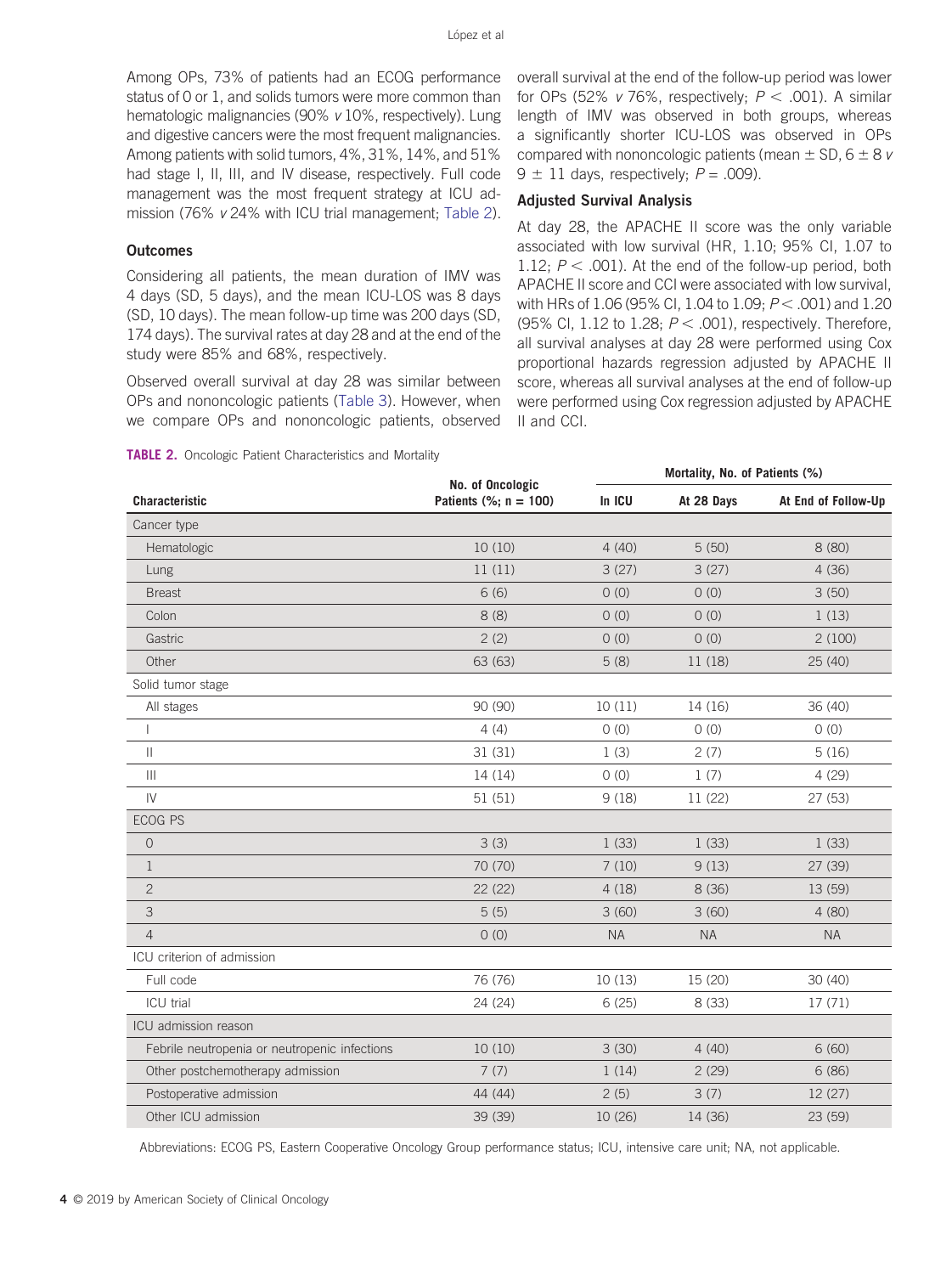<span id="page-4-0"></span>**TABLE 3. Outcomes Data** 

| <b>Outcome</b>                                  | All<br><b>Patients</b> | <b>Oncologic</b><br><b>Patients</b>    | Nononcologic<br><b>Patients</b> | P (oncologic v<br>nononcologic<br>patients) |
|-------------------------------------------------|------------------------|----------------------------------------|---------------------------------|---------------------------------------------|
| Mean length<br>of IMV.<br>days (SD)             | 4(5)                   | 5(5)                                   | 4(4)                            | .260                                        |
| Mean ICU<br>LOS, days<br>(SD)                   | 8(10)                  | 6(8)                                   | 9(11)                           | .009                                        |
| ICU mortality, %                                | 15                     | 16                                     | 14                              | .375                                        |
| Mortality at<br>28 days, %                      | 22                     | 23                                     | 21                              | .345                                        |
| Mortality at<br>end of<br>follow-up, $%$        | 31                     | 48                                     | 24                              | < .001                                      |
| Median<br>long-term<br>follow-up.<br>days (IQR) |                        | 148 (42-363) 135 (36-277) 171 (47-406) |                                 | .004                                        |

Abbreviations: ICU, intensive care unit; IMV, invasive mechanical ventilation; IQR, interquartile range; LOS, length of stay; SD, standard deviation.

> No statistic difference in terms of mortality was observed between OPs and nononcologic patients at day 28 or at the end of the follow-up period (Figs 1A and 1B). Mortality rate according to stratification by ECOG performance status demonstrated that patients with an ECOG performance status of 2 or 3 had a significantly higher risk of death at day 28 and at the end of the follow-up period ([Figs 2A and 2B](#page-5-0)). The ICU admission criteria were not associated with differences in overall survival ([Figs 2C](#page-5-0) [and 2D](#page-5-0)).

## **DISCUSSION**

Cancer is an important worldwide health problem, and as described in the literature, patients with cancer constitute a significant portion of patients admitted to ICUs around the world.<sup>[16](#page-6-0)</sup> In this prospective cohort of patients who required IMV, interesting data were observed. Thirty percent of patients who required IMV had an oncologic diagnosis, and 90% of these OPs had a solid tumor. In terms of severity score (APACHE II), no difference was observed between OPs and nononcologic patients. Adjusted survival rates at 28 days and at the end of the follow-up period were not statistically different between OPs and nononcologic patients. A factor predicting adverse outcomes in OPs observed in our study was poor ECOG performance status. However, interestingly, 45% of patients with an ECOG performance status of 2 or 3 were alive at the end of the follow-up period. The policy of ICU admission (ICU trial v full code) was not associated with a difference in probability of survival.

In this prospective cohort, OPs composed 24% of overall ICU admissions, which is similar to previously reported data.<sup>[19](#page-7-0)</sup> Of the total cohort of patients supported with IMV, 30% were OPs. The proportion of OPs with solid tumors was 90% (v 10% with hematologic malignancies), similar to the proportion observed by Soares et  $al<sup>19</sup>$  $al<sup>19</sup>$  $al<sup>19</sup>$  in a Brazilian retrospective cohort of patients with cancer admitted to 70 Brazilian ICUs. In addition, the significant increase in risk of death observed in OPs with an ECOG performance status of 2 or 3 in this study is in agreement with data previously reported in a large retrospective cohort,<sup>[20](#page-7-0)</sup> suggesting a strong association between poor ECOG performance status and low survival. However, our data differ from data previously reported from Chile. In fact, in the study by



FIG 1. (A) Survival at day 28 between oncologic and nononcologic patients adjusted by Acute Physiology and Chronic Health Evaluation II (APACHE II) score. (B) Survival at end of follow-up between oncologic and nononcologic patients adjusted by APACHE II score and Charlson comorbidity index.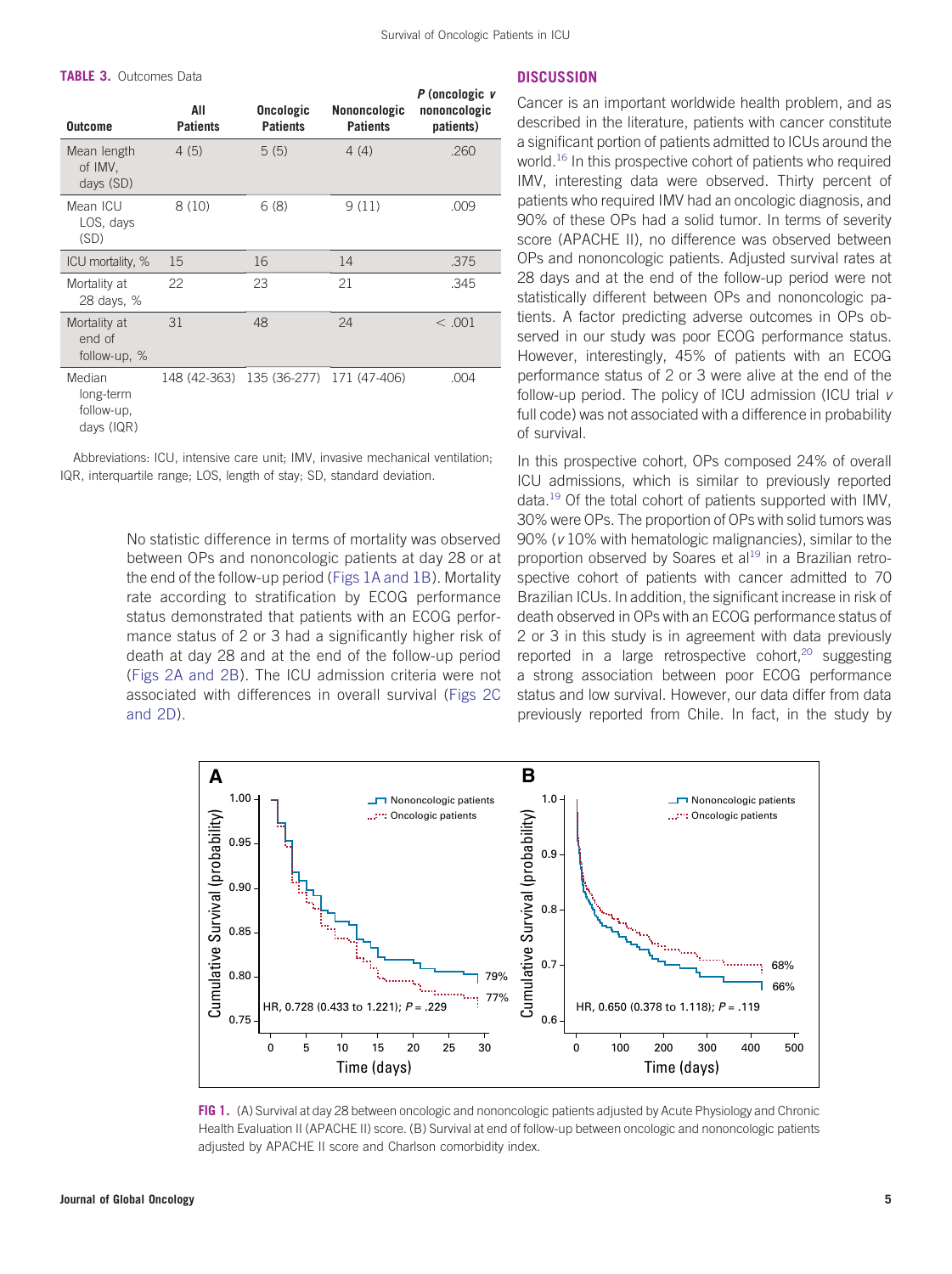<span id="page-5-0"></span>

FIG 2. (A) Survival at day 28 in nononcologic patients and oncologic patients with an Eastern Cooperative Oncology Group (ECOG) performance status of 0 or 1 or an ECOG performance status of 2 or 3, adjusted by Acute Physiology and Chronic Health Evaluation II (APACHE II) score. (B) Survival at the end of follow-up in nononcologic patients and oncologic patients with an ECOG performance status of 0 or 1 or an ECOG performance status of 2 or 3, adjusted by APACHE II score and Charlson comorbidity index. (C) Survival at day 28 between nononcologic patients and oncologic patients on intensive care unit (ICU) trial and oncologic patients on full code, adjusted by APACHE II score. (D) Survival at end of follow-up between nononcologic patients and oncologic patients on ICU trial and oncologic patients on full code, adjusted by APACHE II score and Charlson comorbidity index. Hazard ratios were calculated with respect to the group with better survival.

Panay et al, $^{21}$  $^{21}$  $^{21}$  hematologic malignancies were overrepresented, and 62% of the overall cohort was supported by IMV. Therefore, these Chilean studies are not comparable, but may be complementary.

Limitations of our study include that it was conducted in a single academic center and that a relatively low number of OPs were evaluated. In addition, particular risk groupings, such as neutropenic infections, could not be performed in our cohort of patients.

Quality of life and functionality of patients are variables that should also be considered in future studies because they

have been recognized as relevant outcomes in OPs and critical care patients.<sup>[22](#page-7-0)</sup> The characteristics of OPs and nononcologic patients differed; however, our data are from patients supported with IMV in the real-world setting. Among the strengths of our study is the prospective design and the successful enrollment of all patients considered for this study. Multidisciplinary evaluation of ICU patients with participation of different specialists in daily rounds could lead to reduced delay in initiation of specific therapy, which could result in improved mortality rates. In our study, survival analysis allowed a specific mortality characterization according to severity scores. Survival comparison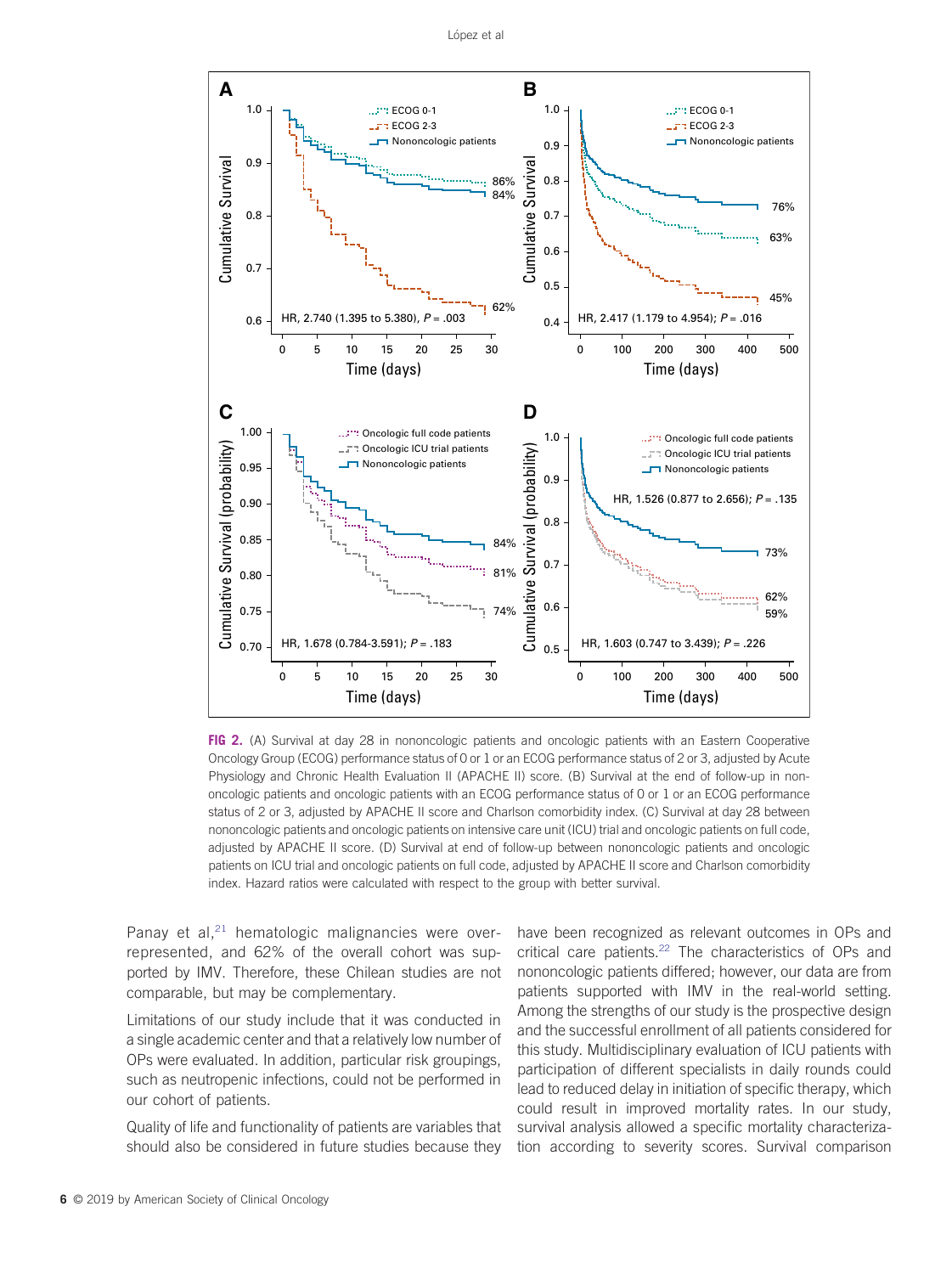<span id="page-6-0"></span>between different ECOG performance status groups in OPs and nononcologic patients could be used as an approach to identify OPs who would benefit from ICU support. Challenges to consider in the near future are adding quality-of-life indicators and considering toxicities and adverse effects of targeted cancer therapy that require intensive care support.<sup>22</sup>

In conclusion, our data suggest that in OPs the shortterm survival is determined by the severity of the critical illness and that long-term survival is lower in OPs

AFFILIATIONS

<sup>1</sup>Clínica Alemana, Santiago, Chile <sup>2</sup>Clínica Alemana-Universidad del Desarrollo, Santiago, Chile

#### CORRESPONDING AUTHOR

Suraj Rajesh Samtani, MD, Unidad de Oncología Médica, Clínica Alemana de Santiago, Vitacura 5951, Santiago, Chile; Twitter: @SamtaniSuraj; e-mail: [ssamtani@alemana.cl.](mailto:ssamtani@alemana.cl)

#### AUTHOR CONTRIBUTIONS

Conception and design: Rene López, Suraj Rajesh Samtani, Jose Miguel Montes, Jeronimo Graf

Financial support: Jose Miguel Montes

Administrative support: Rene López, Jose Miguel Montes

Provision of study materials or patients: Rene López, Jose Miguel Montes, Rodrigo Perez, Maria Jose Martin

Collection and assembly of data: Rene López, Suraj Rajesh Samtani, Rodrigo Perez, Maria Jose Martin, Alvaro Salazar

compared with nononcologic patients only if poor performance status is documented. In patients with cancer admitted under ICU trial criteria and supported with IMV, a long-term survival rate of almost 60% was observed. Similar to previous studies,  $19,23$  our study emphasizes that ICU admission should not be determined only on the basis of whether a patient has a neoplastic disease and that different variables should be considered from patient to patient.

Data analysis and interpretation: Rene López, Suraj Rajesh Samtani Manuscript writing: All authors Final approval of manuscript: All authors Accountable for all aspects of the work: All authors

AUTHORS' DISCLOSURES OF POTENTIAL CONFLICTS OF INTEREST The following represents disclosure information provided by authors of this manuscript. All relationships are considered compensated.

Relationships are self-held unless noted. I = Immediate Family Member, Inst = My Institution. Relationships may not relate to the subject matter of this manuscript. For more information about ASCO's conflict of interest policy, please refer to [www.asco.org/rwc](http://www.asco.org/rwc) or [ascopubs.org/jgo/site/misc/](http://ascopubs.org/jgo/site/misc/authors.html) [authors.html.](http://ascopubs.org/jgo/site/misc/authors.html)

#### Suraj Rajesh Samtani

Travel, Accommodations, Expenses: Roche, MSD Oncology

No other potential conflicts of interest were reported.

#### **REFERENCES**

- 1. Siegel RL, Miller KD, Jemal A: Cancer statistics, 2018. CA Cancer J Clin 68:7-30, 2018
- 2. Miller KD, Siegel RL, Lin CC, et al: Cancer treatment and survivorship statistics, 2016. CA Cancer J Clin 66:271-289, 2016
- 3. Allemani C, Weir HK, Carreira H, et al: Global surveillance of cancer survival 1995-2009: Analysis of individual data for 25,676,887 patients from 279 population-based registries in 67 countries (CONCORD-2). Lancet 385:977-1010, 2015
- 4. Task Force of the American College of Critical Care Medicine, Society of Critical Care Medicine: Guidelines for intensive care unit admission, discharge, and triage. Crit Care Med 27:633-638, 1999
- 5. Escher M, Perneger TV, Chevrolet JC: National questionnaire survey on what influences doctors' decisions about admission to intensive care. BMJ 329:425, 2004
- 6. Soares M, Caruso P, Silva E, et al: Characteristics and outcomes of patients with cancer requiring admission to intensive care units: A prospective multicenter study. Crit Care Med 38:9-15, 2010
- 7. Soares M, Bozza FA, Angus DC, et al: Organizational characteristics, outcomes, and resource use in 78 Brazilian intensive care units: The ORCHESTRA study. Intensive Care Med 41:2149-2160, 2015
- 8. Sakr Y, Moreira CL, Rhodes A, et al: The impact of hospital and ICU organizational factors on outcome in critically ill patients: Results from the Extended Prevalence of Infection in Intensive Care study. Crit Care Med 43:519-526, 2015
- 9. Azoulay E, Soares M, Darmon M, et al: Intensive care of the cancer patient: Recent achievements and remaining challenges. Ann Intensive Care 1:5, 2011
- 10. Azoulay E, Pene F, Darmon M, et al: Managing critically Ill hematology patients: Time to think differently. Blood Rev 29:359-367, 2015 `
- 11. Soares M, Toffart A-C, Timsit J-F, et al: Intensive care in patients with lung cancer: A multinational study. Ann Oncol 25:1829-1835, 2014
- 12. Azoulay E, Mokart D, Lambert J, et al: Diagnostic strategy for hematology and oncology patients with acute respiratory failure: Randomized controlled trial. Am J Respir Crit Care Med 182:1038-1046, 2010
- 13. Lecuyer L, Chevret S, Thiery G, et al: The ICU trial: A new admission policy for cancer patients requiring mechanical ventilation. Crit Care Med 35:808-814, 2007
- 14. Azoulay E, Mokart D, Pène F, et al: Outcomes of critically ill patients with hematologic malignancies: Prospective multicenter data from France and Belgium A Groupe de Recherche Respiratoire en Réanimation Onco-hématologique study. J Clin Oncol 31:2810-2818, 2013
- 15. Schellongowski P, Staudinger T, Kundi M, et al: Prognostic factors for intensive care unit admission, intensive care outcome, and post-intensive care survival in patients with de novo acute myeloid leukemia: A single center experience. Haematologica 96:231-237, 2011
- 16. Vincent JL, Marshall JC, Namendys-Silva SA, et al: Assessment of the worldwide burden of critical illness: The Intensive Care Over Nations (ICON) audit. Lancet Respir Med 2:380-386, 2014
- 17. World Health Organization, International Agency for Research on Cancer: Rates: Cancers by population: Chile; Globocan 2018. [http://gco.iarc.fr/today/data/](http://gco.iarc.fr/today/data/factsheets/populations/152-chile-fact-sheets.pdf) [factsheets/populations/152-chile-fact-sheets.pdf](http://gco.iarc.fr/today/data/factsheets/populations/152-chile-fact-sheets.pdf)